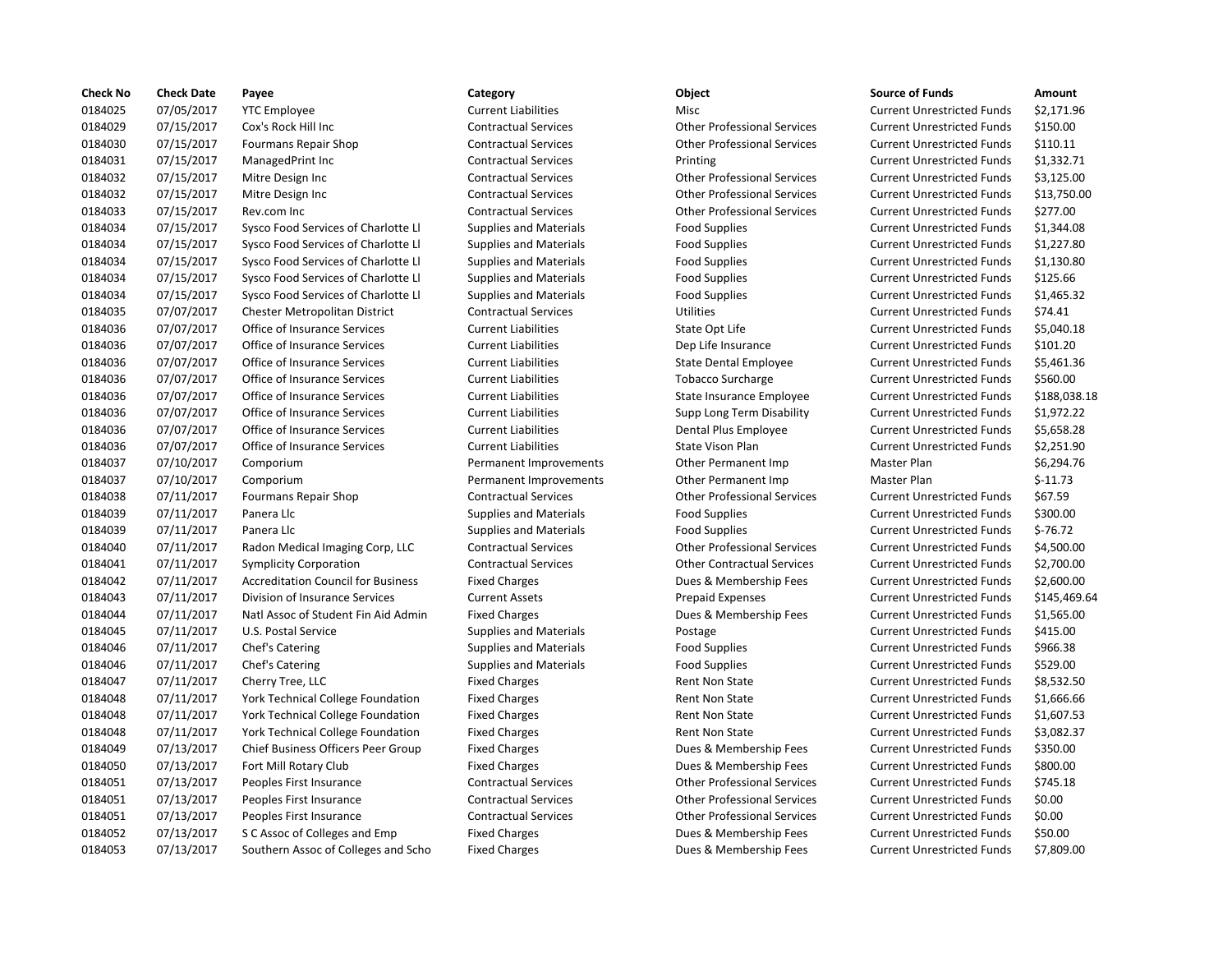| <b>Check No</b> | <b>Check Date</b> | Payee                                | Category                         | Object                             | <b>Source of Funds</b>            | Amount       |
|-----------------|-------------------|--------------------------------------|----------------------------------|------------------------------------|-----------------------------------|--------------|
| 0184054         | 07/13/2017        | Combase                              | <b>Fixed Charges</b>             | Dues & Membership Fees             | <b>Current Unrestricted Funds</b> | \$600.00     |
| 0184055         | 07/13/2017        | S C Association of Technical Colleg  | <b>Fixed Charges</b>             | Dues & Membership Fees             | <b>Current Unrestricted Funds</b> | \$9,950.30   |
| 0184056         | 07/13/2017        | U.S. Postal Service                  | <b>Supplies and Materials</b>    | Postage                            | <b>Current Unrestricted Funds</b> | \$402.00     |
| 0184060         | 07/18/2017        | Ellucian Inc                         | <b>Contractual Services</b>      | <b>Other Professional Services</b> | <b>Current Unrestricted Funds</b> | \$58,048.00  |
| 0184060         | 07/18/2017        | Ellucian Inc                         | <b>Contractual Services</b>      | <b>Other Professional Services</b> | <b>Current Unrestricted Funds</b> | \$45,099.00  |
| 0184060         | 07/18/2017        | Ellucian Inc                         | <b>Contractual Services</b>      | <b>Other Professional Services</b> | <b>Current Unrestricted Funds</b> | \$32,099.00  |
| 0184060         | 07/18/2017        | Ellucian Inc                         | <b>Contractual Services</b>      | <b>Other Professional Services</b> | <b>Current Unrestricted Funds</b> | \$13,840.00  |
| 0184060         | 07/18/2017        | Ellucian Inc                         | <b>Contractual Services</b>      | <b>Other Professional Services</b> | <b>Current Unrestricted Funds</b> | \$43,695.00  |
| 0184060         | 07/18/2017        | Ellucian Inc                         | <b>Contractual Services</b>      | <b>Other Professional Services</b> | <b>Current Unrestricted Funds</b> | \$22,183.00  |
| 0184060         | 07/18/2017        | Ellucian Inc                         | <b>Contractual Services</b>      | <b>Other Professional Services</b> | <b>Current Unrestricted Funds</b> | \$2,664.00   |
| 0184060         | 07/18/2017        | Ellucian Inc                         | <b>Contractual Services</b>      | <b>Other Professional Services</b> | <b>Current Unrestricted Funds</b> | \$7,970.00   |
| 0184060         | 07/18/2017        | Ellucian Inc                         | <b>Contractual Services</b>      | <b>Other Professional Services</b> | <b>Current Unrestricted Funds</b> | \$14,859.00  |
| 0184060         | 07/18/2017        | Ellucian Inc                         | <b>Contractual Services</b>      | <b>Other Professional Services</b> | <b>Current Unrestricted Funds</b> | \$4,001.00   |
| 0184060         | 07/18/2017        | Ellucian Inc                         | <b>Contractual Services</b>      | <b>Other Professional Services</b> | <b>Current Unrestricted Funds</b> | \$20,207.00  |
| 0184060         | 07/18/2017        | Ellucian Inc                         | <b>Contractual Services</b>      | <b>Other Professional Services</b> | <b>Current Unrestricted Funds</b> | \$4,042.00   |
| 0184060         | 07/18/2017        | Ellucian Inc                         | <b>Contractual Services</b>      | <b>Other Professional Services</b> | <b>Current Unrestricted Funds</b> | \$29,565.00  |
| 0184060         | 07/18/2017        | Ellucian Inc                         | <b>Contractual Services</b>      | <b>Other Professional Services</b> | <b>Current Unrestricted Funds</b> | \$1,915.00   |
| 0184060         | 07/18/2017        | Ellucian Inc                         | <b>Contractual Services</b>      | <b>Other Professional Services</b> | <b>Current Unrestricted Funds</b> | \$10,779.00  |
| 0184060         | 07/18/2017        | Ellucian Inc                         | <b>Contractual Services</b>      | <b>Other Professional Services</b> | <b>Current Unrestricted Funds</b> | \$10,943.00  |
| 0184060         | 07/18/2017        | Ellucian Inc                         | <b>Contractual Services</b>      | <b>Other Professional Services</b> | <b>Current Unrestricted Funds</b> | \$1,992.00   |
| 0184061         | 07/18/2017        | Softdocs Inc                         | <b>Contractual Services</b>      | <b>Other Contractual Services</b>  | <b>Current Unrestricted Funds</b> | \$3,500.00   |
| 0184062         | 07/18/2017        | Professional Assoc of Cio            | <b>Fixed Charges</b>             | Dues & Membership Fees             | <b>Current Unrestricted Funds</b> | \$250.00     |
| 0184063         | 07/18/2017        | Barnes and Noble College Bookstore   | <b>Current Liabilities</b>       | A/P CE Students Barnes & Noble     | <b>Current Unrestricted Funds</b> | \$432.40     |
| 0184064         | 07/18/2017        | <b>Chester Metropolitan District</b> | <b>Contractual Services</b>      | Utilities                          | <b>Current Unrestricted Funds</b> | \$13.00      |
| 0184064         | 07/18/2017        | <b>Chester Metropolitan District</b> | <b>Contractual Services</b>      | Utilities                          | <b>Current Unrestricted Funds</b> | \$80.43      |
| 0184065         | 07/18/2017        | The Honey Baked Ham Co #1543         | <b>Supplies and Materials</b>    | <b>Food Supplies</b>               | <b>Current Unrestricted Funds</b> | \$229.77     |
| 0184068         | 07/18/2017        | Surveillance, Resources, and Invest  | <b>Contractual Services</b>      | <b>Other Professional Services</b> | <b>Current Unrestricted Funds</b> | \$817.50     |
| 0184069         | 07/18/2017        | Surveillance, Resources, and Invest  | Op Revenue - Other Current Unres | SRI                                | <b>Current Unrestricted Funds</b> | \$490.50     |
| 0184070         | 07/19/2017        | American Airlines, Inc.              | Travel                           | Out of State Air Trans             | <b>Current Unrestricted Funds</b> | \$396.90     |
| 0184070         | 07/19/2017        | American Airlines, Inc.              | Travel                           | Out of State Air Trans             | <b>Current Unrestricted Funds</b> | \$466.90     |
| 0184070         | 07/19/2017        | American Airlines, Inc.              | Travel                           | Out of State Air Trans             | <b>Current Unrestricted Funds</b> | \$348.90     |
| 0184070         | 07/19/2017        | American Airlines, Inc.              | Travel                           | Out of State Lodging               | <b>Current Unrestricted Funds</b> | \$15.00      |
| 0184070         | 07/19/2017        | American Airlines, Inc.              | Travel                           | In State Lodging                   | <b>Current Unrestricted Funds</b> | \$15.00      |
| 0184070         | 07/19/2017        | American Airlines, Inc.              | Travel                           | Out of State Air Trans             | <b>Current Unrestricted Funds</b> | \$402.90     |
| 0184070         | 07/19/2017        | American Airlines, Inc.              | Travel                           | Out of State Air Trans             | <b>Current Unrestricted Funds</b> | \$396.90     |
| 0184070         | 07/19/2017        | American Airlines, Inc.              | Travel                           | Out of State Lodging               | <b>Current Unrestricted Funds</b> | \$15.00      |
| 0184070         | 07/19/2017        | American Airlines, Inc.              | Travel                           | Out of State Air Trans             | <b>Current Unrestricted Funds</b> | \$396.90     |
| 0184070         | 07/19/2017        | American Airlines, Inc.              | Travel                           | Out of State Air Trans             | <b>Current Unrestricted Funds</b> | \$405.10     |
| 0184071         | 07/19/2017        | <b>Bank of America</b>               | <b>Current Liabilities</b>       | A/P Bank of America                | <b>Current Unrestricted Funds</b> | \$242,214.89 |
| 0184072         | 07/19/2017        | <b>Chester Metropolitan District</b> | <b>Contractual Services</b>      | Utilities                          | <b>Current Unrestricted Funds</b> | \$397.79     |
| 0184073         | 07/19/2017        | <b>Chester Rental Uniform</b>        | <b>Supplies and Materials</b>    | <b>Clothing Supplies</b>           | <b>Current Unrestricted Funds</b> | \$33.06      |
| 0184073         | 07/19/2017        | <b>Chester Rental Uniform</b>        | <b>Supplies and Materials</b>    | <b>Clothing Supplies</b>           | <b>Current Unrestricted Funds</b> | \$33.06      |
| 0184073         | 07/19/2017        | <b>Chester Rental Uniform</b>        | <b>Supplies and Materials</b>    | <b>Clothing Supplies</b>           | <b>Current Unrestricted Funds</b> | \$33.06      |
| 0184073         | 07/19/2017        | <b>Chester Rental Uniform</b>        | <b>Supplies and Materials</b>    | <b>Clothing Supplies</b>           | <b>Current Unrestricted Funds</b> | \$33.06      |
| 0184073         | 07/19/2017        | <b>Chester Rental Uniform</b>        | <b>Current Liabilities</b>       | Uniform                            | <b>Current Unrestricted Funds</b> | \$33.06      |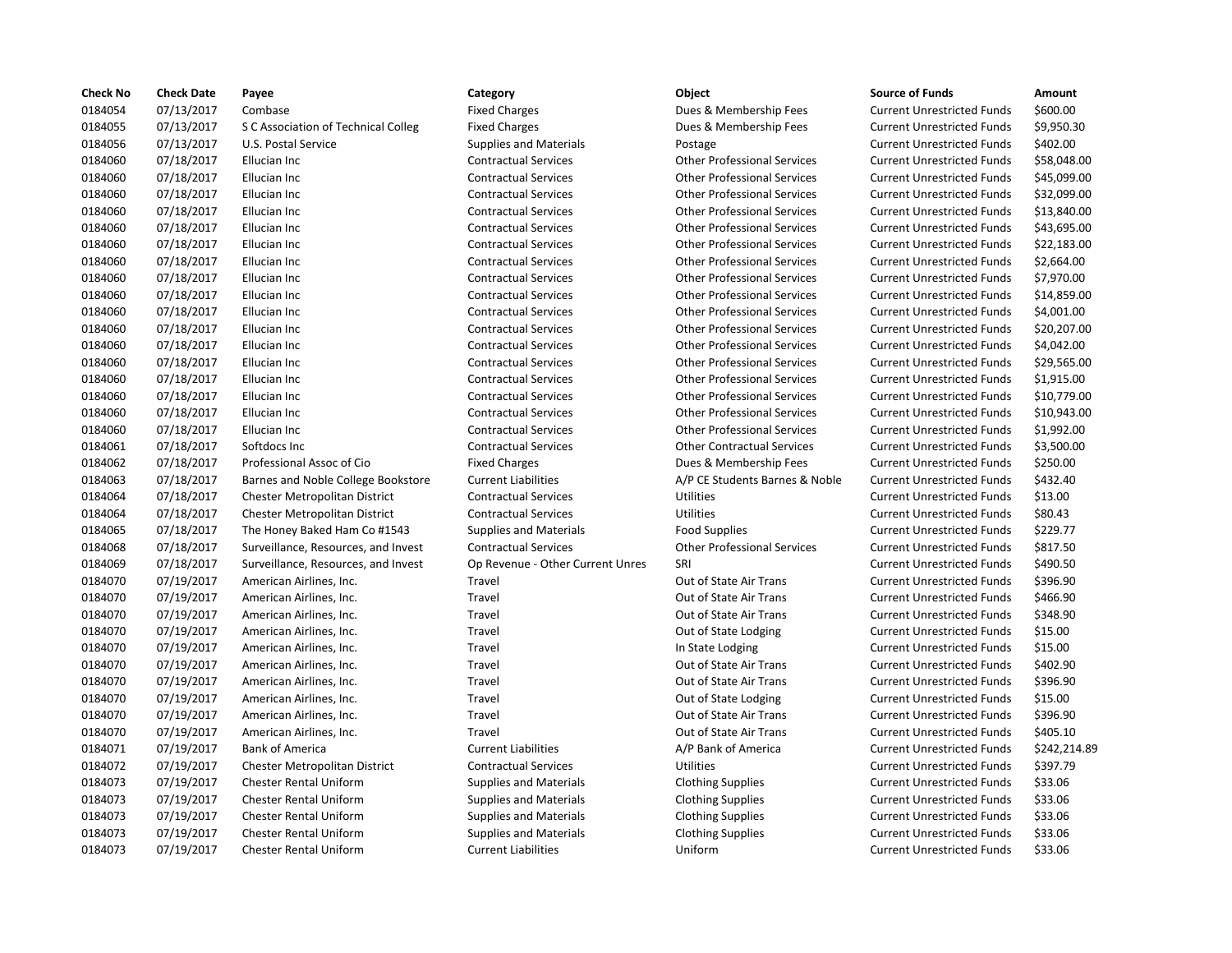| <b>Check No</b> | <b>Check Date</b> | Payee                               | Category                         | Object                             | <b>Source of Funds</b>            | Amount    |
|-----------------|-------------------|-------------------------------------|----------------------------------|------------------------------------|-----------------------------------|-----------|
| 0184073         | 07/19/2017        | <b>Chester Rental Uniform</b>       | <b>Current Liabilities</b>       | Uniform                            | <b>Current Unrestricted Funds</b> | \$33.06   |
| 0184073         | 07/19/2017        | <b>Chester Rental Uniform</b>       | <b>Current Liabilities</b>       | Uniform                            | <b>Current Unrestricted Funds</b> | \$33.06   |
| 0184073         | 07/19/2017        | <b>Chester Rental Uniform</b>       | <b>Current Liabilities</b>       | Uniform                            | <b>Current Unrestricted Funds</b> | \$33.06   |
| 0184074         | 07/19/2017        | Division of Insurance Services      | <b>Fixed Charges</b>             | Insurance Non-State                | <b>Current Unrestricted Funds</b> | \$59.61   |
| 0184074         | 07/19/2017        | Division of Insurance Services      | <b>Fixed Charges</b>             | <b>Insurance Non-State</b>         | <b>Current Unrestricted Funds</b> | \$9,114.0 |
| 0184074         | 07/19/2017        | Division of Insurance Services      | <b>Fixed Charges</b>             | Insurance Non-State                | <b>Current Unrestricted Funds</b> | \$5,476.0 |
| 0184074         | 07/19/2017        | Division of Insurance Services      | <b>Fixed Charges</b>             | Insurance Non-State                | <b>Current Unrestricted Funds</b> | \$84.97   |
| 0184074         | 07/19/2017        | Division of Insurance Services      | <b>Fixed Charges</b>             | <b>Insurance Non-State</b>         | <b>Current Unrestricted Funds</b> | \$56,860  |
| 0184074         | 07/19/2017        | Division of Insurance Services      | <b>Fixed Charges</b>             | <b>Insurance State</b>             | <b>Current Unrestricted Funds</b> | \$380.00  |
| 0184074         | 07/19/2017        | Division of Insurance Services      | <b>Fixed Charges</b>             | <b>Insurance State</b>             | <b>Current Unrestricted Funds</b> | \$4,864.0 |
| 0184074         | 07/19/2017        | Division of Insurance Services      | <b>Fixed Charges</b>             | <b>Insurance State</b>             | <b>Current Unrestricted Funds</b> | \$56,273  |
| 0184074         | 07/19/2017        | Division of Insurance Services      | <b>Fixed Charges</b>             | <b>Insurance State</b>             | <b>Current Unrestricted Funds</b> | \$15,618  |
| 0184074         | 07/19/2017        | Division of Insurance Services      | Op Revenue - Other Current Unres | Malpractice Insurance              | <b>Current Unrestricted Funds</b> | \$9,777.0 |
| 0184076         | 07/21/2017        | Commission on Accred of Allied Heal | <b>Fixed Charges</b>             | Dues & Membership Fees             | <b>Current Unrestricted Funds</b> | \$550.00  |
| 0184077         | 07/21/2017        | <b>YTC Employee</b>                 | Travel                           | Out of State Misc Travel           | <b>Current Unrestricted Funds</b> | \$24.00   |
| 0184077         | 07/21/2017        | <b>YTC</b> Employee                 | Travel                           | Out of State Meals                 | <b>Current Unrestricted Funds</b> | \$85.33   |
| 0184079         | 07/21/2017        | Government Finance Officers Assoc o | Travel                           | In State Registration Fee          | <b>Current Unrestricted Funds</b> | \$220.00  |
| 0184079         | 07/21/2017        | Government Finance Officers Assoc o | Travel                           | In State Registration Fee          | <b>Current Unrestricted Funds</b> | \$0.00    |
| 0184080         | 07/21/2017        | <b>Stanly Community College</b>     | <b>Fixed Charges</b>             | Dues & Membership Fees             | <b>Current Unrestricted Funds</b> | \$600.00  |
| 0184082         | 07/21/2017        | York County Partners in Tourism     | <b>Fixed Charges</b>             | Dues & Membership Fees             | <b>Current Unrestricted Funds</b> | \$100.00  |
| 0184083         | 07/21/2017        | City of Rock Hill                   | Permanent Improvements           | Other Permanent Imp                | <b>Unexpended Plant</b>           | \$9,328.0 |
| 0184084         | 07/24/2017        | Ad Astra Information Systems Llc    | <b>Contractual Services</b>      | <b>Other Contractual Services</b>  | <b>Current Unrestricted Funds</b> | \$7,825.0 |
| 0184084         | 07/24/2017        | Ad Astra Information Systems Llc    | <b>Contractual Services</b>      | <b>Other Contractual Services</b>  | <b>Current Unrestricted Funds</b> | \$7,000.0 |
| 0184085         | 07/24/2017        | <b>Atlanta Dental Supply</b>        | <b>Contractual Services</b>      | General Repair                     | <b>Current Unrestricted Funds</b> | \$328.17  |
| 0184085         | 07/24/2017        | <b>Atlanta Dental Supply</b>        | <b>Contractual Services</b>      | <b>General Repair</b>              | <b>Current Unrestricted Funds</b> | \$471.00  |
| 0184085         | 07/24/2017        | <b>Atlanta Dental Supply</b>        | <b>Contractual Services</b>      | <b>General Repair</b>              | <b>Current Unrestricted Funds</b> | \$129.17  |
| 0184085         | 07/24/2017        | <b>Atlanta Dental Supply</b>        | <b>Contractual Services</b>      | <b>General Repair</b>              | <b>Current Unrestricted Funds</b> | \$200.41  |
| 0184085         | 07/24/2017        | <b>Atlanta Dental Supply</b>        | <b>Contractual Services</b>      | <b>General Repair</b>              | <b>Current Unrestricted Funds</b> | \$223.16  |
| 0184086         | 07/24/2017        | <b>Bridge Interpreting Service</b>  | <b>Contractual Services</b>      | <b>Other Professional Services</b> | <b>Current Unrestricted Funds</b> | \$1,320.0 |
| 0184087         | 07/24/2017        | <b>Canon Solutions America Inc.</b> | <b>Fixed Charges</b>             | <b>Rental Other</b>                | <b>Current Unrestricted Funds</b> | \$43.41   |
| 0184087         | 07/24/2017        | Canon Solutions America Inc         | <b>Fixed Charges</b>             | Leased To Own Equip                | <b>Current Unrestricted Funds</b> | \$6,911.0 |
| 0184087         | 07/24/2017        | Canon Solutions America Inc         | <b>Supplies and Materials</b>    | Photocopy Supplies                 | <b>Current Unrestricted Funds</b> | \$36.78   |
| 0184088         | 07/24/2017        | Carolina Couriers, LLC              | <b>Contractual Services</b>      | <b>Other Contractual Services</b>  | <b>Current Unrestricted Funds</b> | \$770.00  |
| 0184089         | 07/24/2017        | Carolina Elevator Service Inc       | <b>Contractual Services</b>      | <b>Other Contractual Services</b>  | <b>Current Unrestricted Funds</b> | \$395.00  |
| 0184090         | 07/24/2017        | Cengage Learning Inc                | Equipment                        | Library Books, Maps & Film         | <b>Current Unrestricted Funds</b> | \$2,040.0 |
| 0184090         | 07/24/2017        | Cengage Learning Inc                | Equipment                        | Library Books, Maps & Film         | <b>Current Unrestricted Funds</b> | \$1,762.5 |
| 0184090         | 07/24/2017        | Cengage Learning Inc                | Equipment                        | Library Books, Maps & Film         | <b>Current Unrestricted Funds</b> | \$1,528.9 |
| 0184091         | 07/24/2017        | Concept to Reality (USA), LP        | <b>Contractual Services</b>      | <b>Other Professional Services</b> | <b>Current Unrestricted Funds</b> | \$4,000.0 |
| 0184092         | 07/24/2017        | D2I, Ltd                            | <b>Contractual Services</b>      | <b>Other Professional Services</b> | <b>Current Unrestricted Funds</b> | \$78,918  |
| 0184092         | 07/24/2017        | D2I, Ltd                            | <b>Contractual Services</b>      | <b>Other Professional Services</b> | <b>Current Unrestricted Funds</b> | \$4,679.7 |
| 0184093         | 07/24/2017        | Eagle Wood, Inc                     | Permanent Improvements           | Other Permanent Imp                | Unexpended Plant                  | \$118,78  |
| 0184094         | 07/24/2017        | Ellucian Inc                        | <b>Contractual Services</b>      | <b>Other Professional Services</b> | <b>Current Unrestricted Funds</b> | \$213.00  |
| 0184094         | 07/24/2017        | Ellucian Inc                        | <b>Contractual Services</b>      | <b>Other Professional Services</b> | <b>Current Unrestricted Funds</b> | \$852.00  |
| 0184095         | 07/24/2017        | Henry Schein Inc.                   | Equipment                        | <b>Educational Equipment</b>       | <b>Current Restricted Funds</b>   | \$40,854  |
| 0184096         | 07/24/2017        | IData Incorporated                  | <b>Contractual Services</b>      | <b>Other Professional Services</b> | <b>Current Unrestricted Funds</b> | \$1,015.0 |
|                 |                   |                                     |                                  |                                    |                                   |           |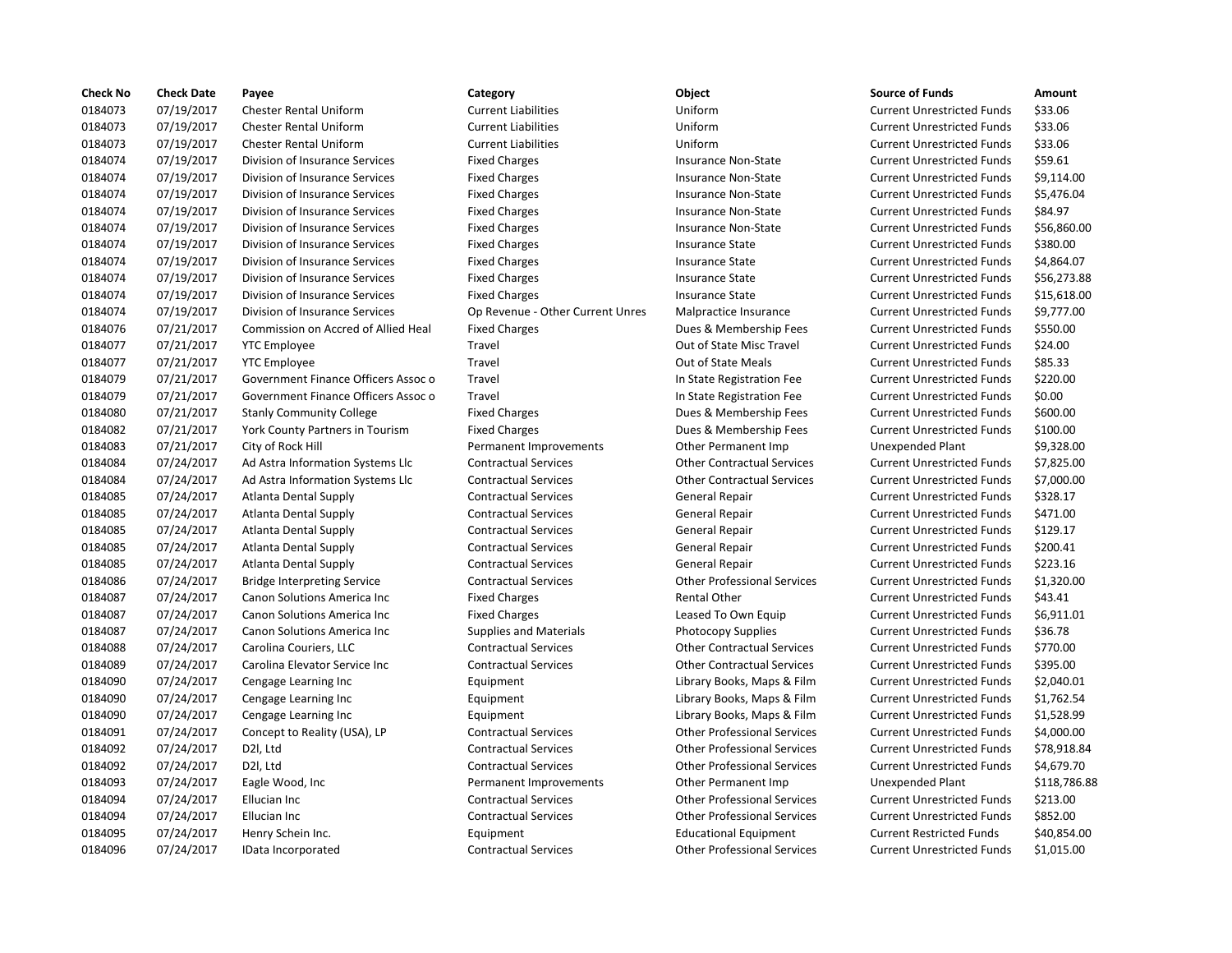| <b>Check No</b> | <b>Check Date</b> | Payee                                   | Category                      | <b>Object</b>                      | <b>Source of Funds</b>            | Amount    |
|-----------------|-------------------|-----------------------------------------|-------------------------------|------------------------------------|-----------------------------------|-----------|
| 0184096         | 07/24/2017        | IData Incorporated                      | <b>Contractual Services</b>   | <b>Other Professional Services</b> | <b>Current Unrestricted Funds</b> | \$105.00  |
| 0184097         | 07/24/2017        | Interior Plantscapes Llc                | <b>Contractual Services</b>   | <b>Other Professional Services</b> | <b>Current Unrestricted Funds</b> | \$305.00  |
| 0184098         | 07/24/2017        | <b>Interstate Fleet Services</b>        | <b>Contractual Services</b>   | Motor Vehicle Repair               | <b>Current Unrestricted Funds</b> | \$239.97  |
| 0184098         | 07/24/2017        | Interstate Fleet Services               | <b>Contractual Services</b>   | Motor Vehicle Repair               | <b>Current Unrestricted Funds</b> | \$191.66  |
| 0184099         | 07/24/2017        | Ontario Investments, Inc.               | <b>Fixed Charges</b>          | Rental Data Processing Equip       | <b>Current Unrestricted Funds</b> | \$2,098.0 |
| 0184099         | 07/24/2017        | Ontario Investments, Inc.               | <b>Fixed Charges</b>          | Rental Data Processing Equip       | <b>Current Unrestricted Funds</b> | \$4,895.4 |
| 0184100         | 07/24/2017        | P B Appleton Customer Care Serv         | <b>Supplies and Materials</b> | Postage                            | <b>Current Unrestricted Funds</b> | \$160.50  |
| 0184101         | 07/24/2017        | <b>Praxair Distribution Inc.</b>        | <b>Supplies and Materials</b> | <b>Education Supplies</b>          | <b>Current Unrestricted Funds</b> | \$254.16  |
| 0184101         | 07/24/2017        | Praxair Distribution Inc                | <b>Supplies and Materials</b> | <b>Education Supplies</b>          | <b>Current Unrestricted Funds</b> | \$611.95  |
| 0184101         | 07/24/2017        | Praxair Distribution Inc                | <b>Supplies and Materials</b> | <b>Education Supplies</b>          | <b>Current Unrestricted Funds</b> | \$222.96  |
| 0184101         | 07/24/2017        | Praxair Distribution Inc                | <b>Supplies and Materials</b> | <b>Education Supplies</b>          | <b>Current Unrestricted Funds</b> | \$282.40  |
| 0184101         | 07/24/2017        | <b>Praxair Distribution Inc.</b>        | <b>Supplies and Materials</b> | <b>Education Supplies</b>          | <b>Current Unrestricted Funds</b> | \$335.73  |
| 0184102         | 07/24/2017        | Rci of Sc Inc                           | Permanent Improvements        | Reimbursables                      | Master Plan                       | \$102.72  |
| 0184102         | 07/24/2017        | Rci of Sc Inc                           | Permanent Improvements        | Fees, Arch, Eng & Other            | Master Plan                       | \$420.00  |
| 0184103         | 07/24/2017        | <b>Record Storage Systems</b>           | <b>Contractual Services</b>   | Data Processing Serv               | <b>Current Unrestricted Funds</b> | \$167.97  |
| 0184104         | 07/24/2017        | Smarter Services, Llc                   | <b>Contractual Services</b>   | <b>Other Professional Services</b> | <b>Current Unrestricted Funds</b> | \$3,444.0 |
| 0184105         | 07/24/2017        | Staffmark                               | <b>Contractual Services</b>   | <b>Other Contractual Services</b>  | <b>Current Unrestricted Funds</b> | \$293.20  |
| 0184105         | 07/24/2017        | Staffmark                               | <b>Contractual Services</b>   | <b>Other Professional Services</b> | <b>Current Unrestricted Funds</b> | \$293.20  |
| 0184105         | 07/24/2017        | Staffmark                               | <b>Contractual Services</b>   | <b>Other Contractual Services</b>  | <b>Current Unrestricted Funds</b> | \$522.59  |
| 0184106         | 07/24/2017        | Tapfin                                  | <b>Contractual Services</b>   | <b>Other Professional Services</b> | <b>Current Unrestricted Funds</b> | \$7,217.1 |
| 0184107         | 07/24/2017        | Terminix Service Inc                    | <b>Contractual Services</b>   | <b>Other Contractual Services</b>  | <b>Current Unrestricted Funds</b> | \$90.00   |
| 0184107         | 07/24/2017        | Terminix Service Inc                    | <b>Contractual Services</b>   | <b>Other Contractual Services</b>  | <b>Current Unrestricted Funds</b> | \$55.00   |
| 0184108         | 07/24/2017        | U Save Auto Rental                      | Travel                        | Travel                             | <b>Current Unrestricted Funds</b> | \$100.43  |
| 0184108         | 07/24/2017        | U Save Auto Rental                      | Travel                        | Travel                             | <b>Current Unrestricted Funds</b> | \$128.68  |
| 0184108         | 07/24/2017        | U Save Auto Rental                      | Travel                        | Travel                             | <b>Current Unrestricted Funds</b> | \$46.93   |
| 0184108         | 07/24/2017        | U Save Auto Rental                      | Travel                        | Travel                             | <b>Current Unrestricted Funds</b> | \$54.24   |
| 0184108         | 07/24/2017        | U Save Auto Rental                      | Travel                        | Travel                             | <b>Current Unrestricted Funds</b> | \$39.59   |
| 0184109         | 07/24/2017        | <b>West Group</b>                       | Equipment                     | Library Books, Maps & Film         | <b>Current Unrestricted Funds</b> | \$596.79  |
| 0184110         | 07/24/2017        | World Design Marketing                  | <b>Contractual Services</b>   | <b>Other Professional Services</b> | <b>Current Unrestricted Funds</b> | \$18,600  |
| 0184110         | 07/24/2017        | World Design Marketing                  | <b>Contractual Services</b>   | <b>Other Professional Services</b> | <b>Current Unrestricted Funds</b> | \$0.00    |
| 0184111         | 07/24/2017        | <b>York County</b>                      | <b>Contractual Services</b>   | <b>Other Professional Services</b> | <b>Current Unrestricted Funds</b> | \$34.10   |
| 0184112         | 07/25/2017        | Rotary Club of Rock Hill                | <b>Fixed Charges</b>          | Dues & Membership Fees             | <b>Current Unrestricted Funds</b> | \$150.00  |
| 0184113         | 07/25/2017        | Waste Management of the Carolinas       | <b>Contractual Services</b>   | <b>Other Contractual Services</b>  | <b>Current Unrestricted Funds</b> | \$336.85  |
| 0184115         | 07/28/2017        | <b>Greater York Chamber of Commerce</b> | <b>Supplies and Materials</b> | <b>Other Supplies</b>              | <b>Current Unrestricted Funds</b> | \$25.00   |
| 0184115         | 07/28/2017        | Greater York Chamber of Commerce        | <b>Fixed Charges</b>          | Dues & Membership Fees             | <b>Current Unrestricted Funds</b> | \$310.00  |
| 0184117         | 07/28/2017        | U.S. Postal Service                     | <b>Supplies and Materials</b> | Postage                            | <b>Current Unrestricted Funds</b> | \$239.00  |
| 0184120         | 07/31/2017        | Adams Outdoor Advertising of Nc         | <b>Contractual Services</b>   | Advertising                        | <b>Current Unrestricted Funds</b> | \$1,885.0 |
| 0184121         | 07/31/2017        | Jack L. Anthony, JR                     | <b>Contractual Services</b>   | <b>Other Professional Services</b> | <b>Current Unrestricted Funds</b> | \$3,569.0 |
| 0184122         | 07/31/2017        | Cengage Learning Inc                    | <b>Fixed Charges</b>          | Dues & Membership Fees             | <b>Current Unrestricted Funds</b> | \$200.00  |
| 0184123         | 07/31/2017        | Ellucian Inc                            | <b>Contractual Services</b>   | <b>Other Professional Services</b> | <b>Current Unrestricted Funds</b> | \$2,813.0 |
| E0007655        | 07/10/2017        | <b>YTC Employee</b>                     | Travel                        | Out of State Meals                 | <b>Current Unrestricted Funds</b> | \$39.00   |
| E0007656        | 07/13/2017        | <b>YTC Employee</b>                     | Travel                        | Out of State Other Trans           | <b>Current Unrestricted Funds</b> | \$5.00    |
| E0007656        | 07/13/2017        | <b>YTC Employee</b>                     | Travel                        | Out of State Misc Travel           | <b>Current Unrestricted Funds</b> | \$28.00   |
| E0007656        | 07/13/2017        | <b>YTC Employee</b>                     | Travel                        | Out of State Meals                 | <b>Current Unrestricted Funds</b> | \$80.00   |
| E0007656        | 07/13/2017        | <b>YTC Employee</b>                     | Travel                        | Out of State Priv Auto             | <b>Current Unrestricted Funds</b> | \$23.16   |
|                 |                   |                                         |                               |                                    |                                   |           |